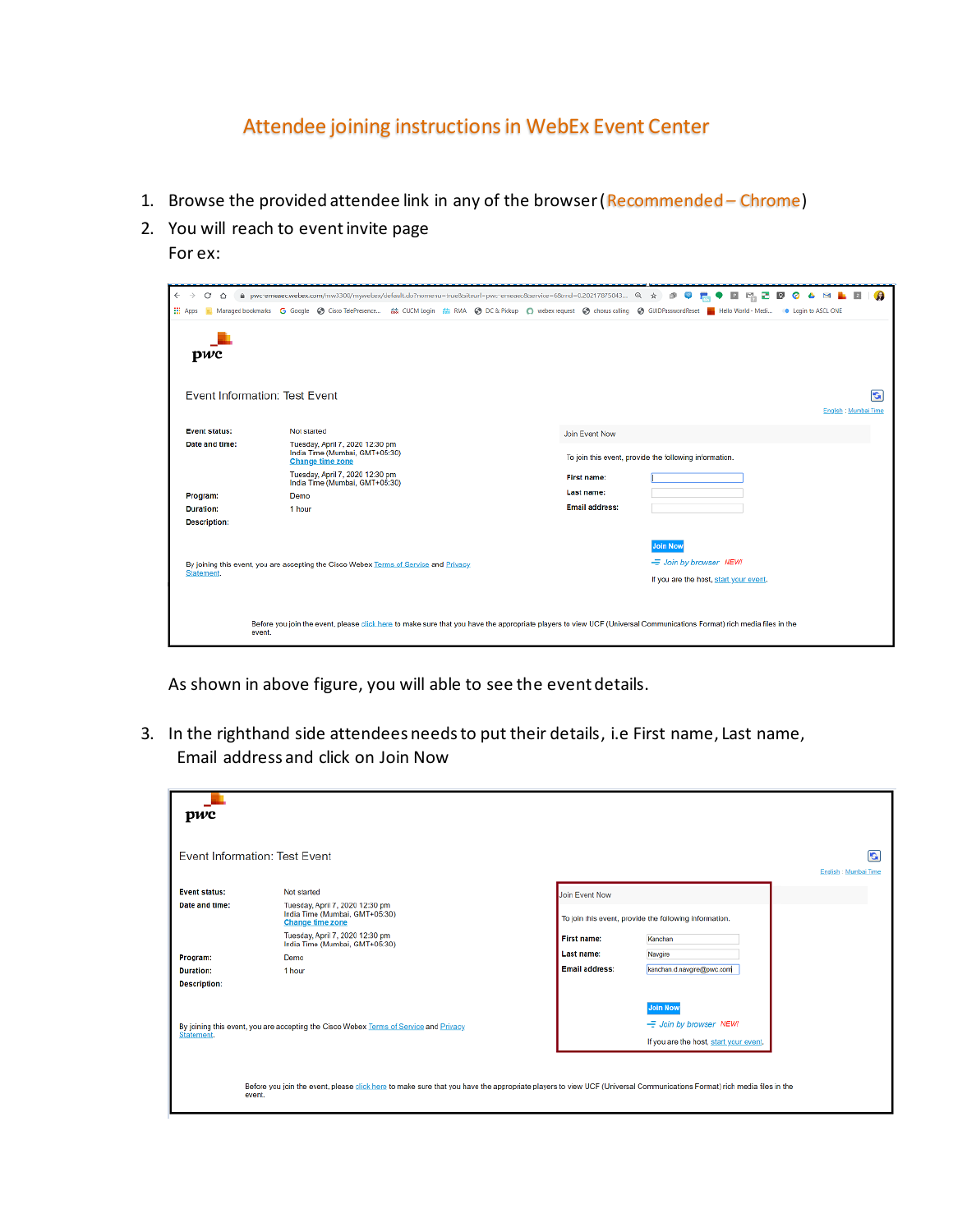{After this if event asks for registration then you need to feel the registration form first and then submit}

**4.** Once you will click over Join now, you might get this below screen, then click on **Run a temporary application** as directed below.

| $\leftarrow$<br><b>HE Apr</b>                                                                | A pwc-emeaec.webex.com/ec3300/webcomponents/docshow/ecstartsessionframe.do?actionType=join&siteurl=pwc-emeaec& © ☆ 9 | Managed bookmarks G Google @ Cisco TelePresence ## CUCM Login ## RMA @ DC & Pickup D webex request @ chorus calling @ GUIDPasswordReset   Hello World - Medi | <b>C</b> Login to ASCL ONE |  |
|----------------------------------------------------------------------------------------------|----------------------------------------------------------------------------------------------------------------------|--------------------------------------------------------------------------------------------------------------------------------------------------------------|----------------------------|--|
|                                                                                              | Step 1 of 2: Add Webex to Chrome                                                                                     |                                                                                                                                                              |                            |  |
|                                                                                              | Follow this one-time process to join all Webex meetings quickly.                                                     |                                                                                                                                                              |                            |  |
|                                                                                              | Add Webex to Chrome<br>an extension? Run a temporary application to jo                                               | <b>Cisco Webex Extension</b><br>Add to Chrome                                                                                                                |                            |  |
|                                                                                              | Select Add Webex to Chrome.                                                                                          | Select Add to Chrome in the Chrome store.                                                                                                                    |                            |  |
| Add Webex to Chrome                                                                          |                                                                                                                      |                                                                                                                                                              |                            |  |
| Don't want to use an extension? Run a temporary application to $\hat{\rho}$ in this meeting. |                                                                                                                      |                                                                                                                                                              |                            |  |

5. You will be able to see below screen once you initiate your session.

|                                                                                                                                                                                 | Cisco Webex Events | $=$ $\Box$ $\times$             |
|---------------------------------------------------------------------------------------------------------------------------------------------------------------------------------|--------------------|---------------------------------|
| Eile Edit View Communicate Participant Event Help                                                                                                                               |                    | Connected $\bullet$             |
| $_{\odot}$<br>Co Kiran Narwade (Host)                                                                                                                                           | $\sigma^0$         | $\vee$ Participants<br>$\times$ |
|                                                                                                                                                                                 |                    | $\vee$ Panelist: 1              |
|                                                                                                                                                                                 |                    | Q Kira., (Host) all<br>кŊ       |
|                                                                                                                                                                                 |                    | $\vee$ Attendee:                |
|                                                                                                                                                                                 |                    | KN<br>Kanchan Navgire (me)      |
|                                                                                                                                                                                 |                    |                                 |
| Audio Connection<br>×<br>$\mathbb{C}$ Call Me<br>The event will call you.<br>V I Will Call In<br>$\bigcirc$ Call Using Computer<br>Change settings<br>2 <sup>1</sup><br>$\circ$ | $\bigodot$         | $\theta$ $\varphi$ .            |
|                                                                                                                                                                                 |                    | $>$ Q8A<br>$\times$             |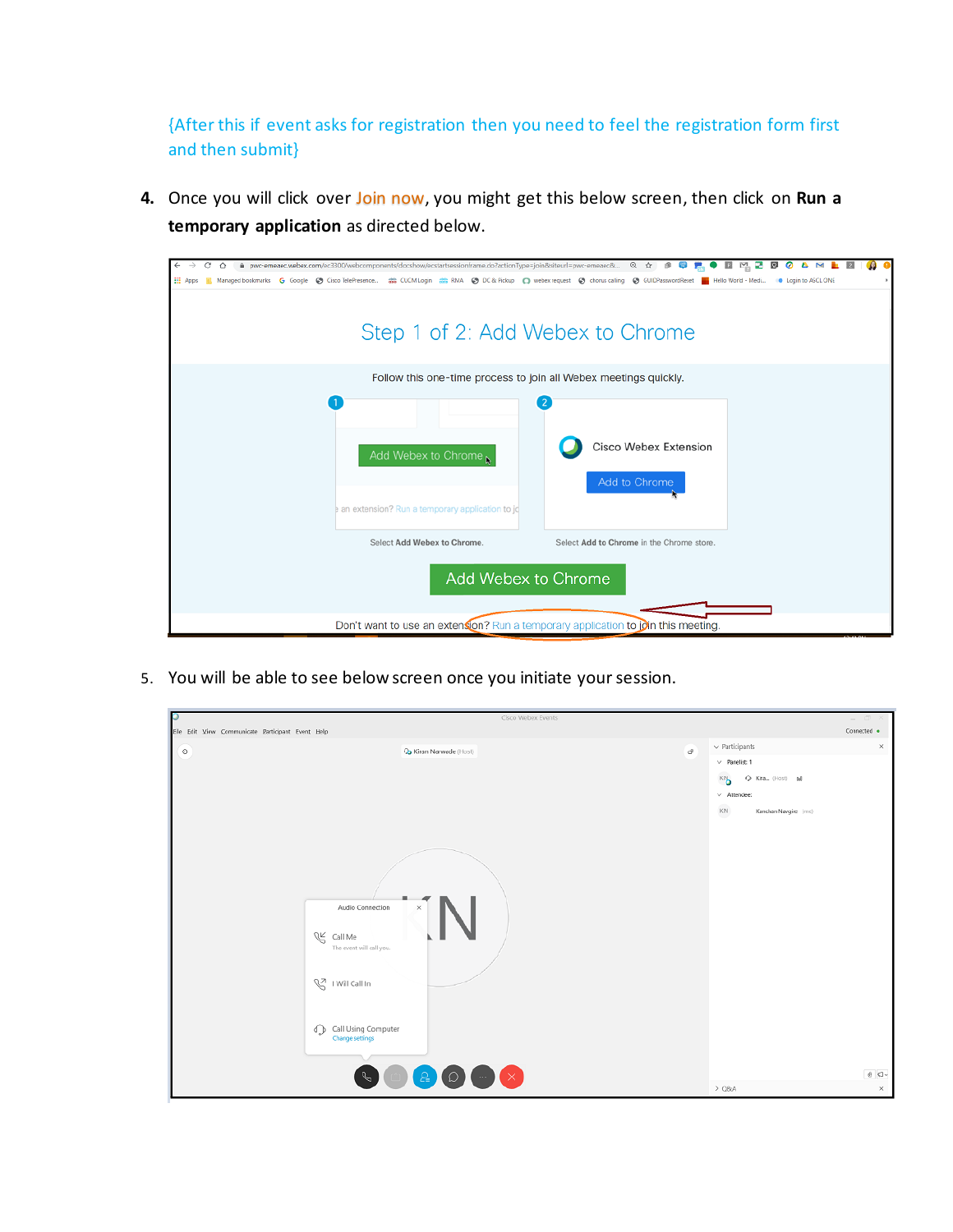- At this stage you are connected to your WebEx meeting but you are not connected to Audio, to connect your audio please click on audio button.
- Note: It is always recommended to use Call using computer option to connect with your audio.
- You can also use I will call in option, once you click on it you will get call in details which you can dial using your landline OR Mobile phone to connect WebEx audio.

| D                                                 | Cisco Webex Events        |          |                                    | $ \Box$ $\times$               |
|---------------------------------------------------|---------------------------|----------|------------------------------------|--------------------------------|
| File Edit View Communicate Participant Event Help |                           |          |                                    | $\sqrt{g}$ Connected $\bullet$ |
| $\circ$                                           | Co Kiran Narwade (Host) & | $\sigma$ | $\vee$ Participants                | $\times$                       |
|                                                   |                           |          | $\vee$ Panelist: 1                 |                                |
|                                                   |                           |          | Q Kira (Host) 6d<br>къ             | ą                              |
|                                                   |                           |          | $\vee$ Attendee:                   |                                |
|                                                   |                           |          | $\rm KN$<br>- Kanchan Navgire (me) | g                              |
|                                                   |                           |          |                                    |                                |
|                                                   |                           |          |                                    |                                |
|                                                   |                           |          |                                    |                                |
|                                                   |                           |          |                                    |                                |
|                                                   |                           |          |                                    |                                |
|                                                   | KN                        |          |                                    |                                |
|                                                   |                           |          |                                    |                                |
|                                                   |                           |          |                                    |                                |
|                                                   |                           |          |                                    |                                |
| Audio Gray out                                    |                           |          |                                    |                                |
|                                                   | Chat                      |          |                                    |                                |
|                                                   |                           |          |                                    |                                |
|                                                   |                           |          |                                    |                                |
| 2<br>∩<br>$\sim 100$                              |                           |          |                                    |                                |
|                                                   |                           |          | $\theta$ $\Box$                    |                                |
|                                                   |                           |          | $>$ Q&A                            | $\times$                       |

6. As shown in above image after connecting audio, initially you will be on mute, If have any query can use chat option to speck with Host, panelists and presenter.